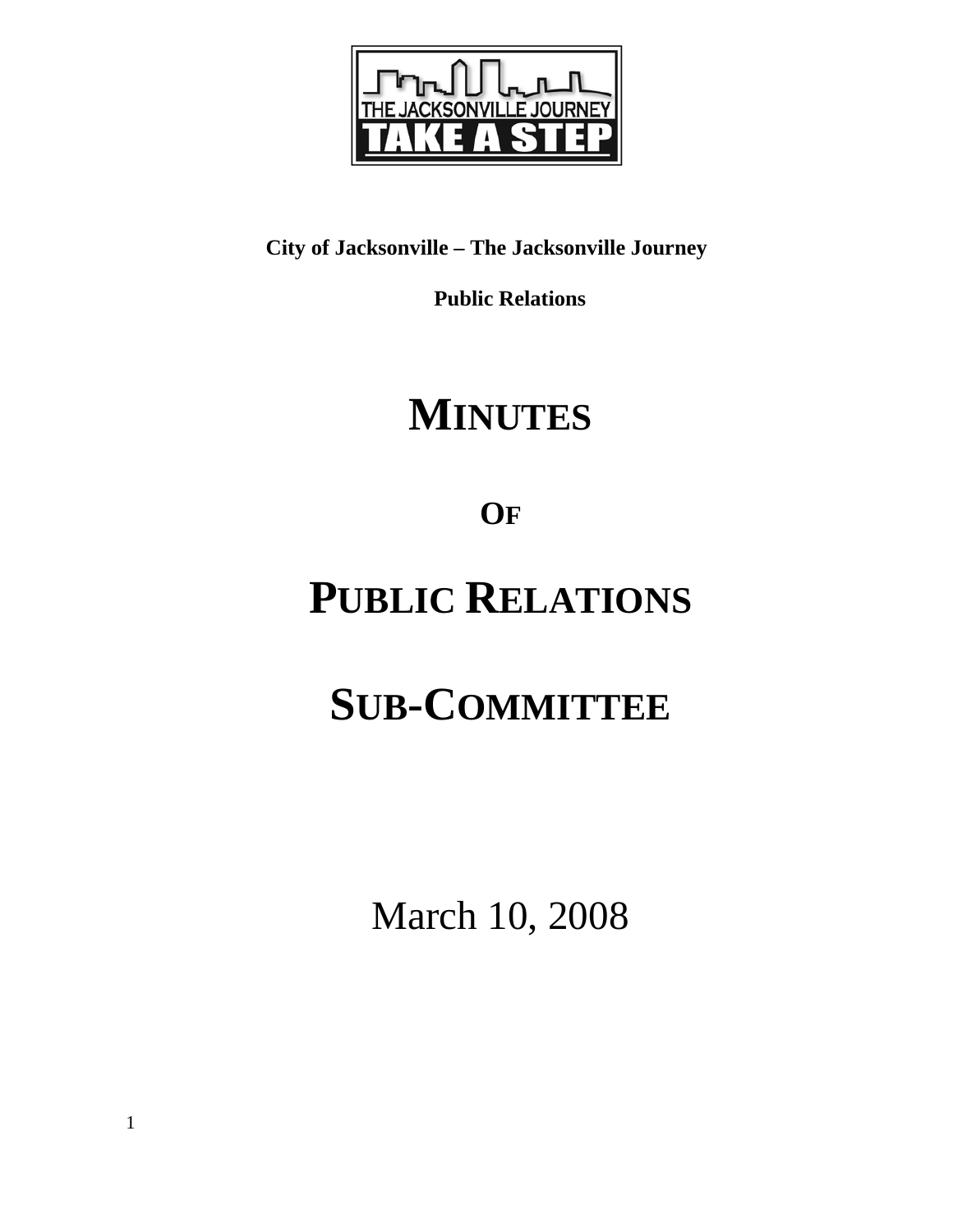## **The Jacksonville Journey – Public Relations**

## **Sub-Committee**

### **March 10, 2008**

#### **10:00 a.m.**

**PROCEEDINGS before the Jacksonville Journey – Public Relations Sub-Committee taken on Monday, March 10, 2008, Edward Ball Building, 8th Floor – 214 N. Hogan Street, Jacksonville, Duval County, Florida commencing at approximately 10:00 a.m.** 

**Public Relations Sub-Committee** 

**Will Ketchum, Chair Diane Brunet, Member Hazel Campbell, Member Maria Coppola, Member Hester Clark, Member Ben Frazier, Member Reggie Fullwood, Member Clara McLaughlin, Member Paul McCormick, Member Bryant Rollins, Member Melissa Ross, Member Neill Vining, Member**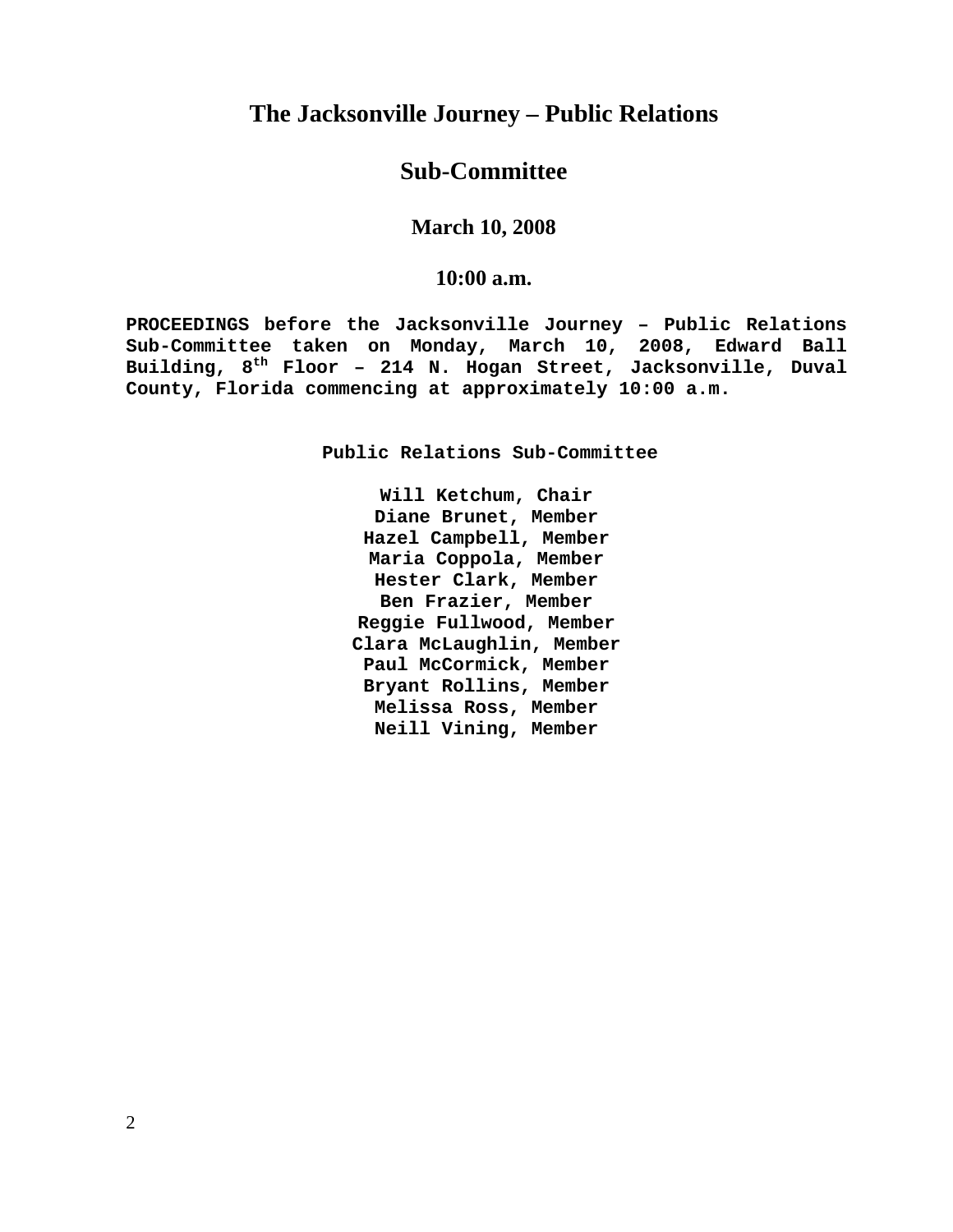### **APPEARANCES**

#### **COMMITTEE CHAIRS & MEMBERS:**

WILL KETCHUM, Chair DIANE BRUNET, Member MARIA COPPOLA, Member REGGIE FULLWOOD, Member NEILL VINING, Member

#### **ABSENTEE MEMBERS:**

HAZEL CAMPBELL, Member HESTER CLARK, Member BEN FRAZIER, Member PAUL MCCORMICK, Member CLARA MCLAUGHLIN, Member BRYANT ROLLINS, Member MELISSA ROSS, Member

### **PROFESSIONAL STAFF:**

None

#### **STAFF:**

ANNA BRADLEY RACHEL DAVIS SUSAN PELTER LYNN RIX

#### **OTHERS PRESENT:**

Doug Murr, Character First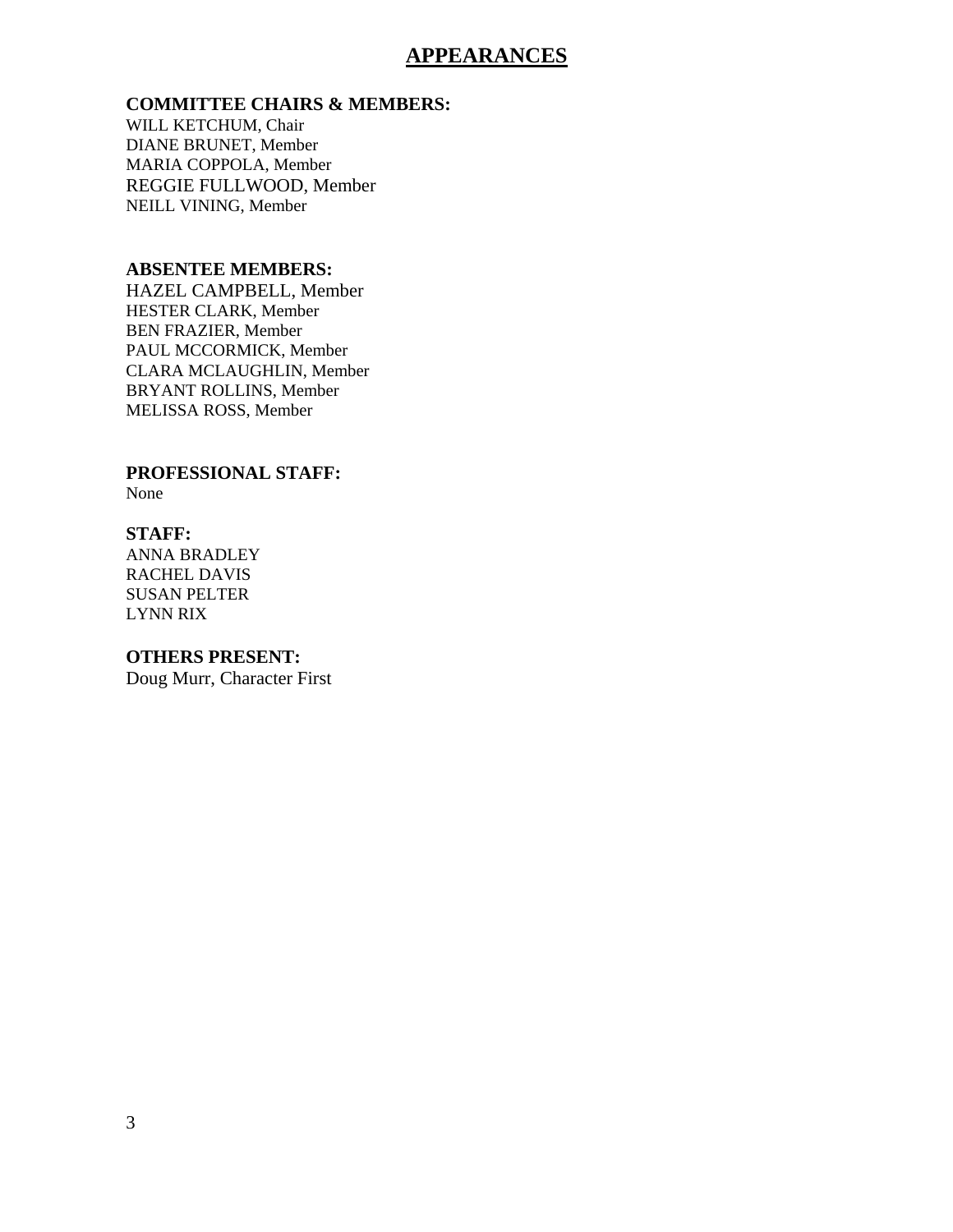#### **PROCEEDINGS**

March 10, 2008

Public Relations Sub-Committee 10:00 a.m.

**Call to Order and Comments.** Chairman Ketchum called the meeting to order at approximately 10:10 a.m.

**Purpose of Meeting.** Each member of the Public Relations Sub-Committee had chosen a campaign to work on based on requests made by the subject matter sub-committees of *The Jacksonville Journey.*  Some of those members were to make their presentations to the Chairman and Staff today. As this was focus of today's meeting, all the sub-committee members were not required to attend nor were they expected to be present other than for their presentation time.

Each presenter was asked to e-mail any revisions to staff by noon on Tuesday, March 11, 2008. These revised presentations will then be forwarded to the chair of the sub-committee making the request. Each sub-committee will include the Public Relations piece in their presentation to the Steering Committee.

The full presentations are available on *The Jacksonville Journey*  website at: http://www.coj.net/Mayor/Jacksonville+Journey/Minutes.htm

#### **10:00 a.m. Career Academies; Will Ketchum**

#### **Objectives:**

4 • Within 5 years increase participation in Career Academies by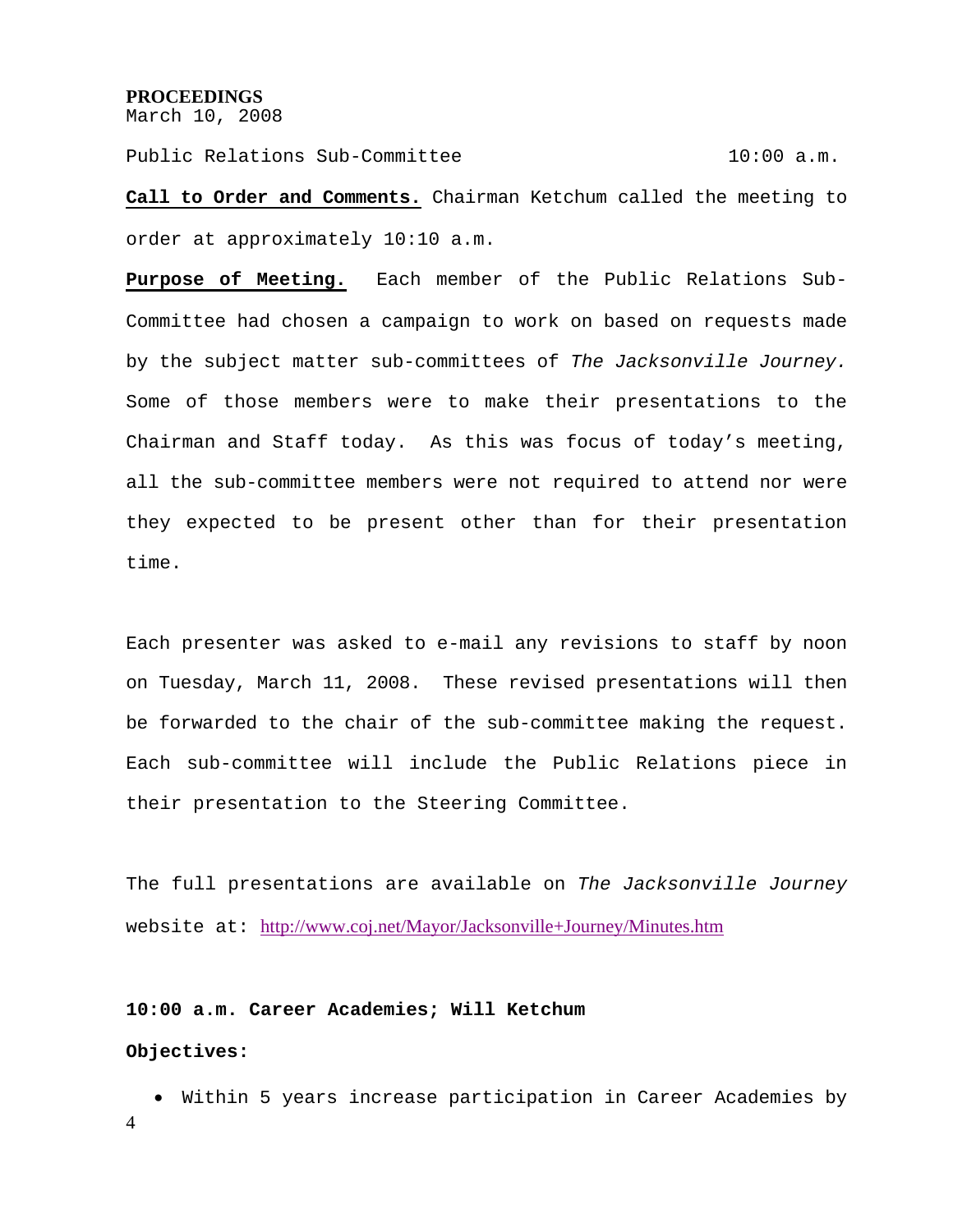200% and prove demonstrable declines in the dropout rate.

- Within 5 years increase graduation rates of participants by 50%.
- Increase achievement of certificates of completion to 50% of all graduates.

**Message Strategy:** Provide belief in self and encouragement that life success is not dependent on academic success. "College may not be for me, but a career is." "I'm going to succeed; I'm just going to do it differently."

#### **Budget:**

Year One: \$90,000

Years Two – Five: \$75,000

#### **10:30 a.m. Co-Teaching; Reggie Fullwood**

#### **Objectives:**

- Raise awareness of the program.
- Retain well skilled and qualified teachers by offering the opportunity to teach on a part time basis – splitting time with a teaching partner. Thereby retaining quality teachers.

#### **Message Strategy:**

- Work with the Duval Teachers Union (DTU) to develop a strategic outreach campaign.
- Create an "e-harmony" type database to match compatible teaching partners.
- Create a direct mail campaign for the target audience.
- Offer this as a retention tool to exiting teachers.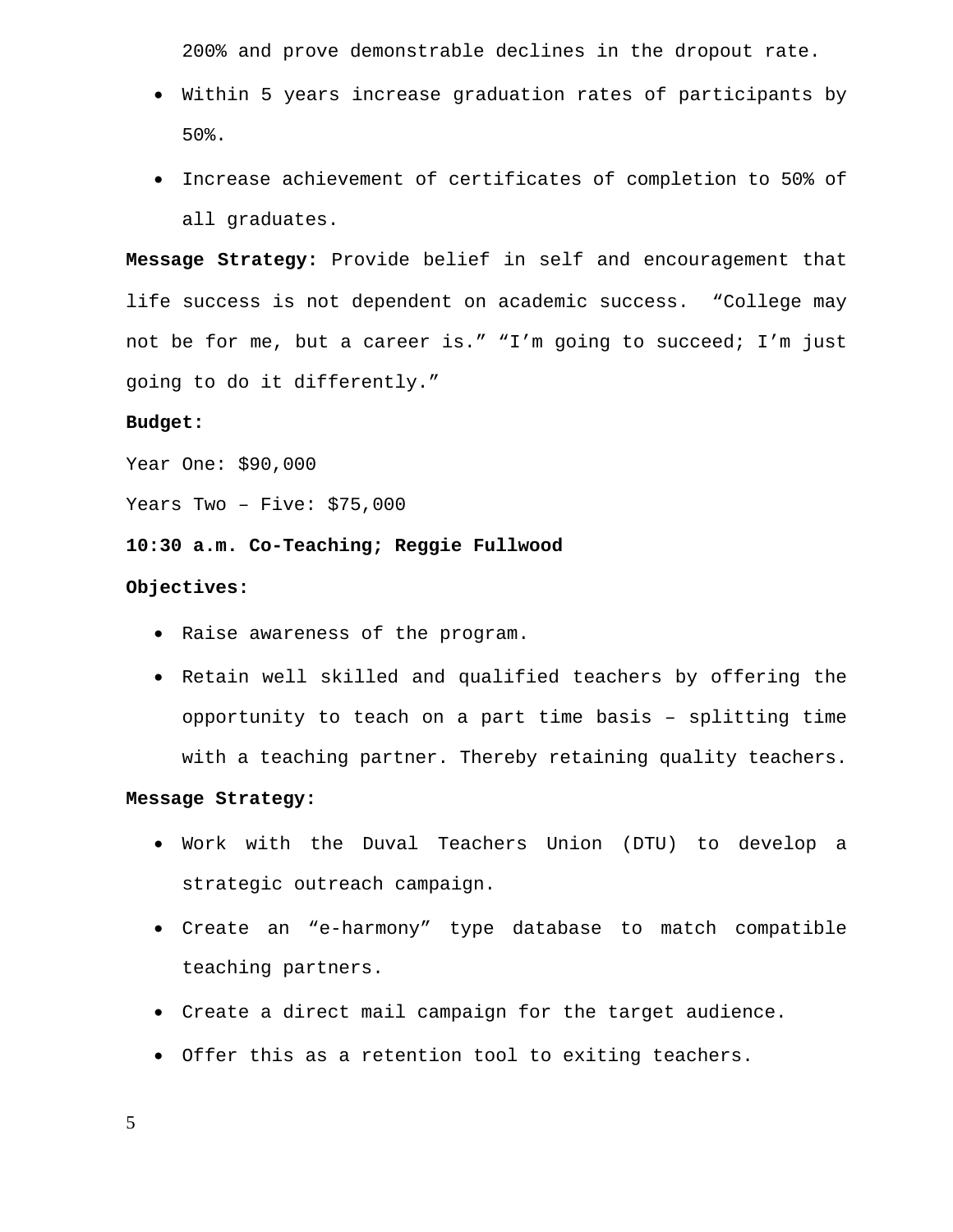#### **Budget:**

Original budget: \$11,000

After discussion it was decided that the budget should be revised.

Year One: \$20,000

Years Two – Five: \$15,000

#### **11:00 a.m. Truancy and Penalties for Parents; Rachel Davis**

#### **Objectives:**

- Make parents aware of penalties that can be imposed on them if their children are truant.
- Decrease truancy among middle school and high school students.

#### **Message Strategy:**

- Attach a stern, concise letter from the State Attorney to the existing code of conduct that goes home at the beginning of the school year for parents to sign.
- Use earned media opportunity at beginning of the school year regarding the attendance policy.
- Re-instate the "parent roundup" from previous years. This involves a day when parents of habitually truant children are arrested by police and taken to jail.
- "Roll of Shame" in newspaper or Daily Billboards.

#### **Suggested revisions:**

Need a piece/resource for the parent of the rebellious child who cannot be physically controlled (i.e., the 6 foot son of the single mom).

6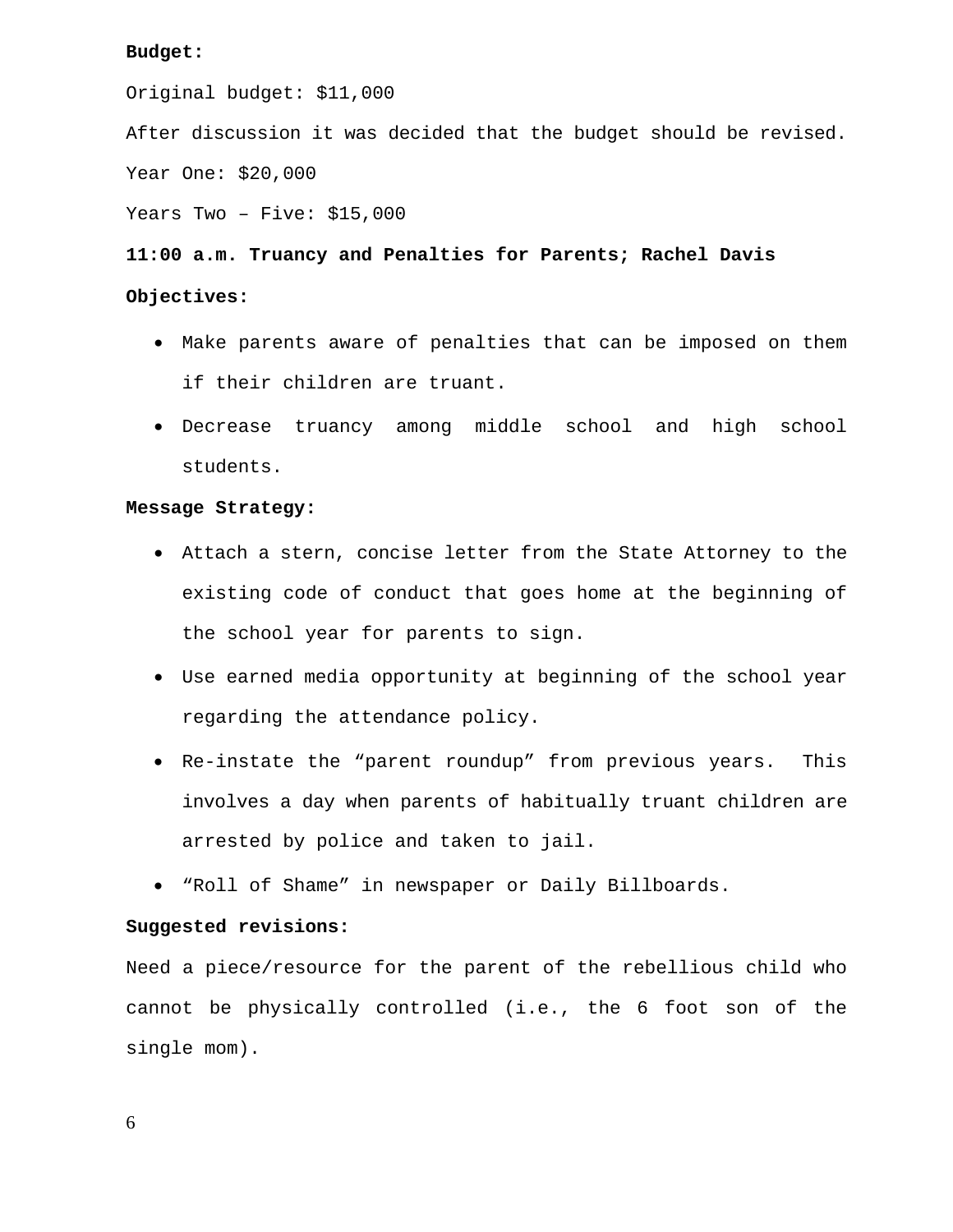Suggest to the Education Sub-Committee that the attendance policy be stricter. Currently penalties do not kick in until the 5<sup>th</sup> unexcused absence in a calendar month.

**Budget:** Minimal printing costs to be associated with mail outs to parents.

It was suggested that more costs be attached to this effort for the round up, roll of shame, etc.,

**11:30 a.m. Promote School Attendance; Paul McCormick.**

This presentation was postponed until Friday, March 14, 2008 when the remainder of the presentations will be made.

#### **BREAK FOR LUNCH**

#### **1:30 p.m. No Snitching/Crimestoppers; Neill Vining**

#### **Objectives:**

- To counter the "No Snitching" message in middle and high school students.
- Create awareness of the CrimeStoppers program in a nonthreatening, safe way.

Presenter was asked to be more specific on measurements and growth goals. Need to figure a way to incorporate utilization measurements.

#### **Message Strategy:**

- Reverse "No Snitching" message use culture to create results.
- Do not rely on school administration and faculty members to carry out program – must be students.

7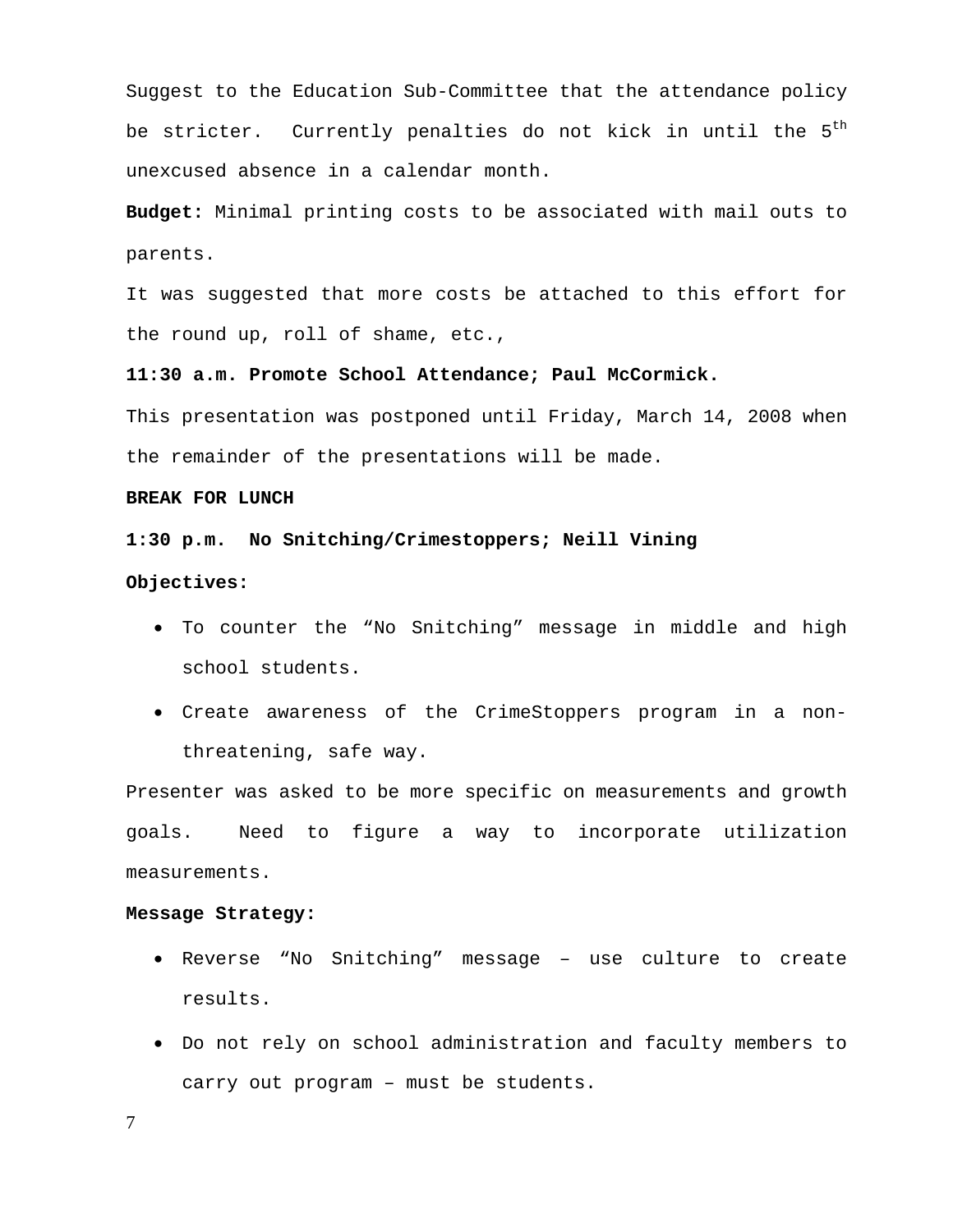- Somewhat underground or guerrilla in approach.
- Reach students through familiar mediums Myspace, urban radio stations, DVD, text messages.

**Budget:** \$47,000.

Presenter was asked to provide a break down of budget for year one and then years two – five.

## **2:00 p.m. Educational versus Custodial Care; Maria Coppola Objectives:**

- City-wide parental awareness of Guiding Stars.
- Awareness in the targeted zip codes.

#### **Message Strategy:**

- Targeted advertising and PR in a variety of alternative "news" and information sources.
- Special events in the targeted zip codes; perhaps in coordination with the parks and/or libraries in the area.
- Continued, sustainable public relations plan/campaign for all mainstream media.

**Budget:** \$95,000 to \$245,000 depending on marketing implementation method chosen. Costs can be further reduced by requesting pro bono work, corporate sponsorships, etc.

Presenter was asked to provide a budget for year one and years two through five.

**2:30 p.m. Encourage Mentoring; Diane Brunet**